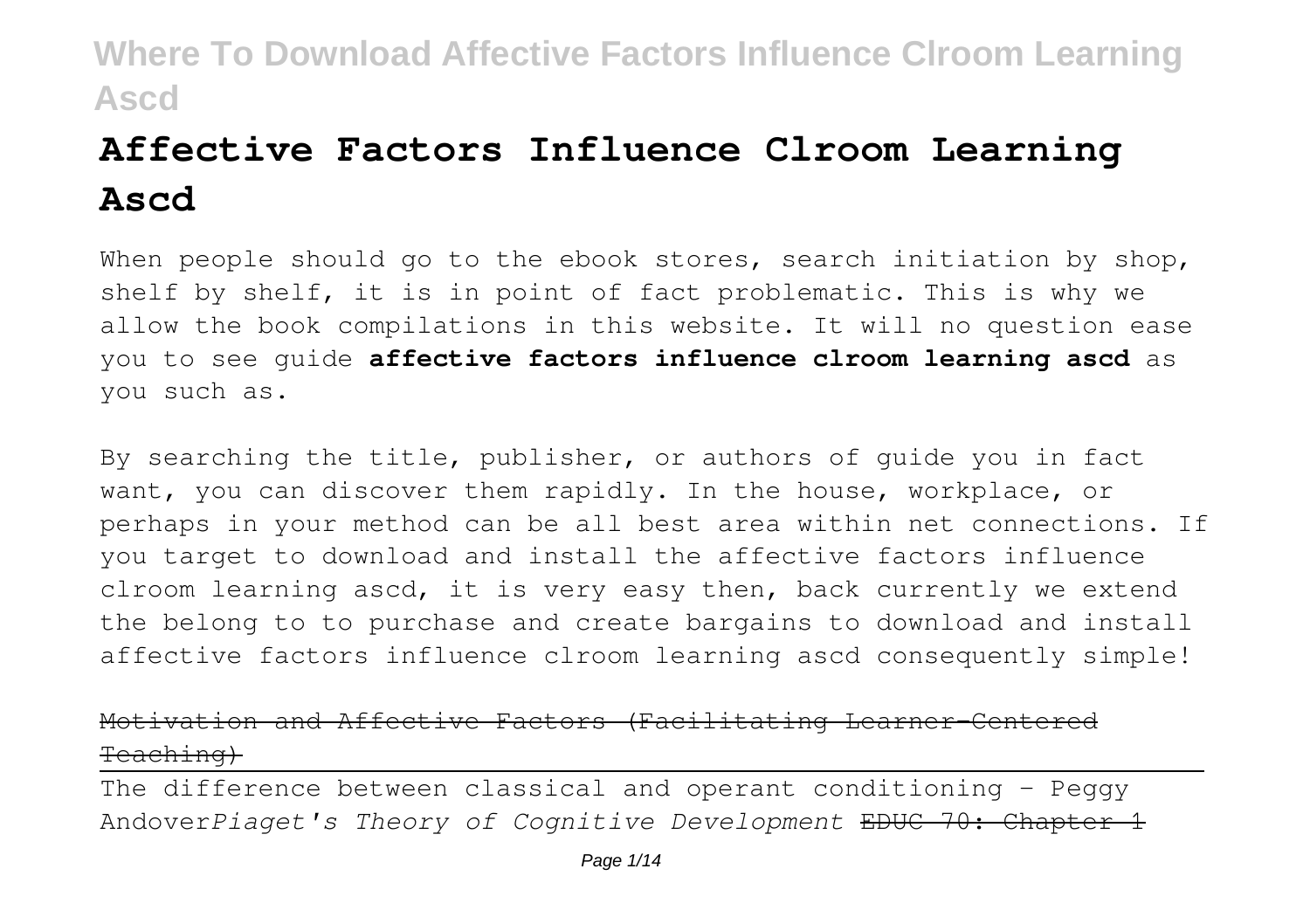Lesson 1- Cognitive, Metacognitive, and Motivational, Affective Factors *Daniel Goleman Introduces Emotional Intelligence | Big Think* The Attachment Theory: How Childhood Affects Life Week 03: Learner Centered Psychological Principles **Grit: the power of passion and perseverance | Angela Lee Duckworth** 12 Cognitive Biases Explained - How to Think Better and More Logically Removing Bias 1. Introduction to Human Behavioral Biology **Unleash Your Super Brain To Learn Faster | Jim Kwik** Wellbeing For Children: Identity And Values Student Centered Learning: Why, How, \u0026 What **Classroom Management Styles: What's Your Style?** *8 Stages of Development by Erik Erikson* 8 Habits of Healthy Relationships

Learner centered Psychological Principlessocial Learnine

Cognitive Theory in Education

Thinking, Fast and Slow | Daniel Kahneman | Talks at Google*Social Learning Theory Learning Domains*

Learner-Centered Psychological PrinciplesAffective Factors in Adults, Children Teenagers | Acquisition Barriers | Second Language Acquisition Vygotsky's Theory of Cognitive Development in Social Relationships KEY FACTORS AFFECTING SECOND LANGUAGE ACQUISITION The Affective Filter in the ESL Classroom Classroom Management Stress Management Tips for Kids and Teens! All About Empathy (for kids!) **Affective Factors Influence Clroom Learning**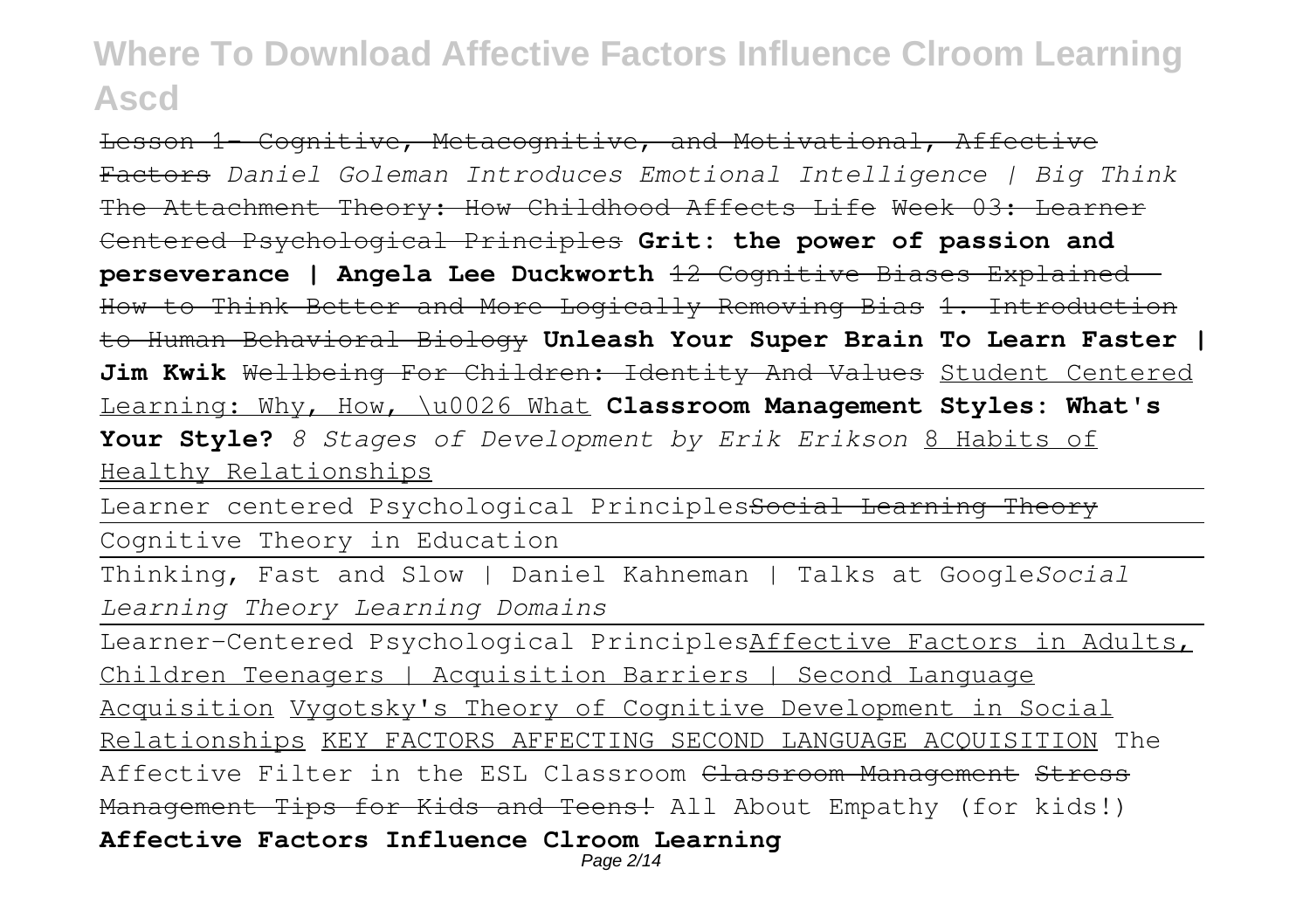Sophia Pillai reviews a recent cohort study on patient and servicelevel factors affecting the length of inpatient stay in an acute mental health service.

#### **Inpatient care: identifying factors that influence the length of stay**

However, students' heightened stress and anxiety began before COVID-19, and these elements are likely to continue after things are back to 'normal.' The good news is that intentional design of K-12 ...

## **Reducing Anxiety and Fostering Creativity Through K-12 Classroom Design**

South Dakota public school systems are trying to provide additional education to thousands of students who lost ground in learning during the COVID-19 pandemic, but educators and parents face major ...

#### **State struggles to provide summer school classes**

The CDC recently updated its guidance for COVID-19 prevention in public schools with new suggestions around masking, distancing, ventilation, testing, and in-person school. Albert Ko, MD ...

#### **CDC Schools Guidance Update: 4 Takeaways**

"There's been so many different factors that are contributing to poor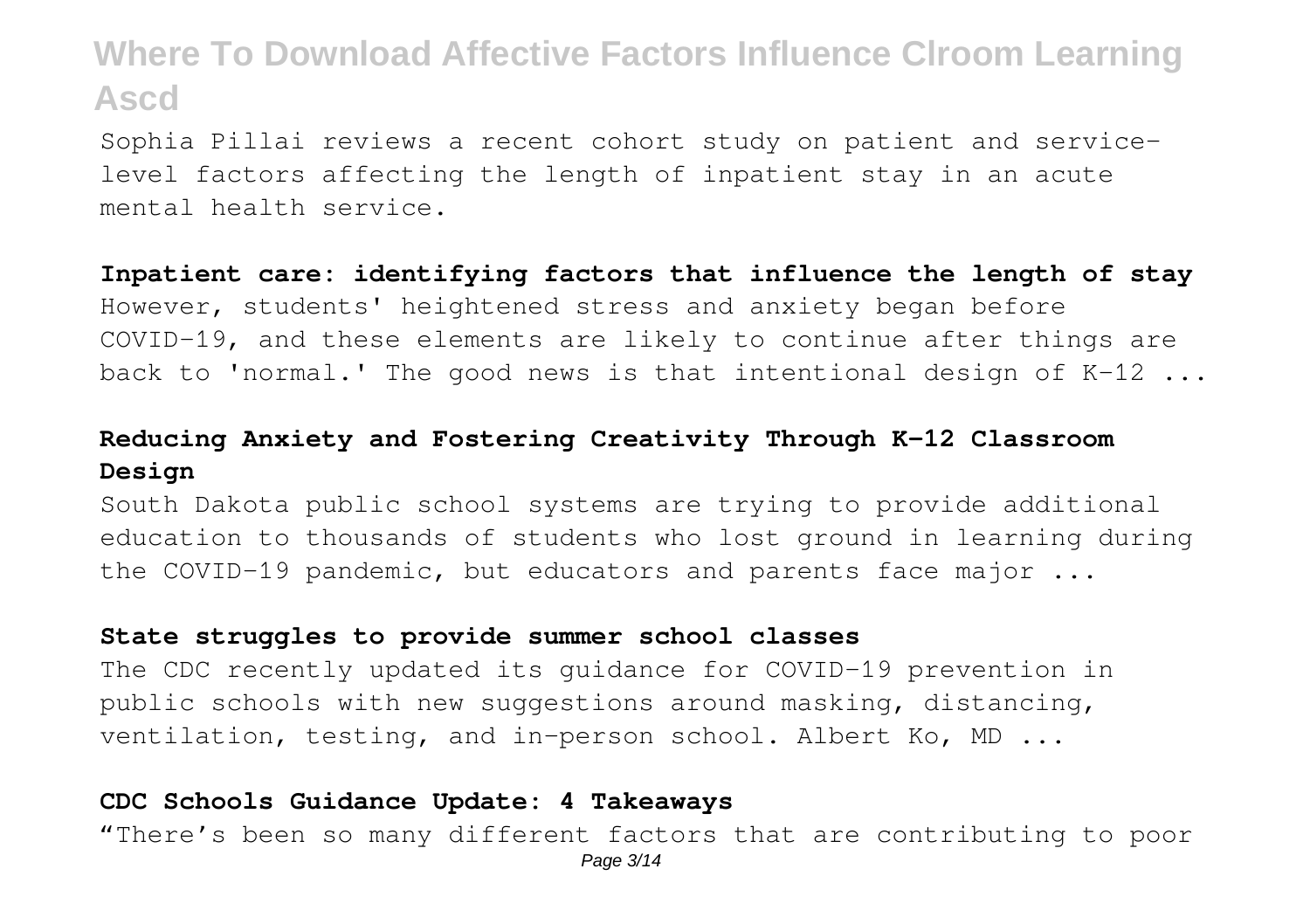mental ... and how balancing both can affect students' learning experiences while at Princeton. "There's so much happening, that ...

## **When the 'really easy and fun parts of Princeton disappear': A student mental health crisis and Princeton's response**

A new business intelligence report released by Advance Market Analytics with title Global E learning Courses Market Insights forecast to 2027 This report provides a detailed overview of key factors in ...

### **E-learning Courses Market May Set New Epic Growth Story With Blackboard, Instructure, NIIT**

The idea that educators can bend students to their will is a misunderstanding of teaching and learning. Students must consent to learn.

## **A Covid classroom lesson: Teachers don't have the power they think they do**

Resilience fluctuates because it encompasses the way individuals respond to a variety of circumstances over time.

#### **Resilience Is Dynamic, Not a Static Character Trait**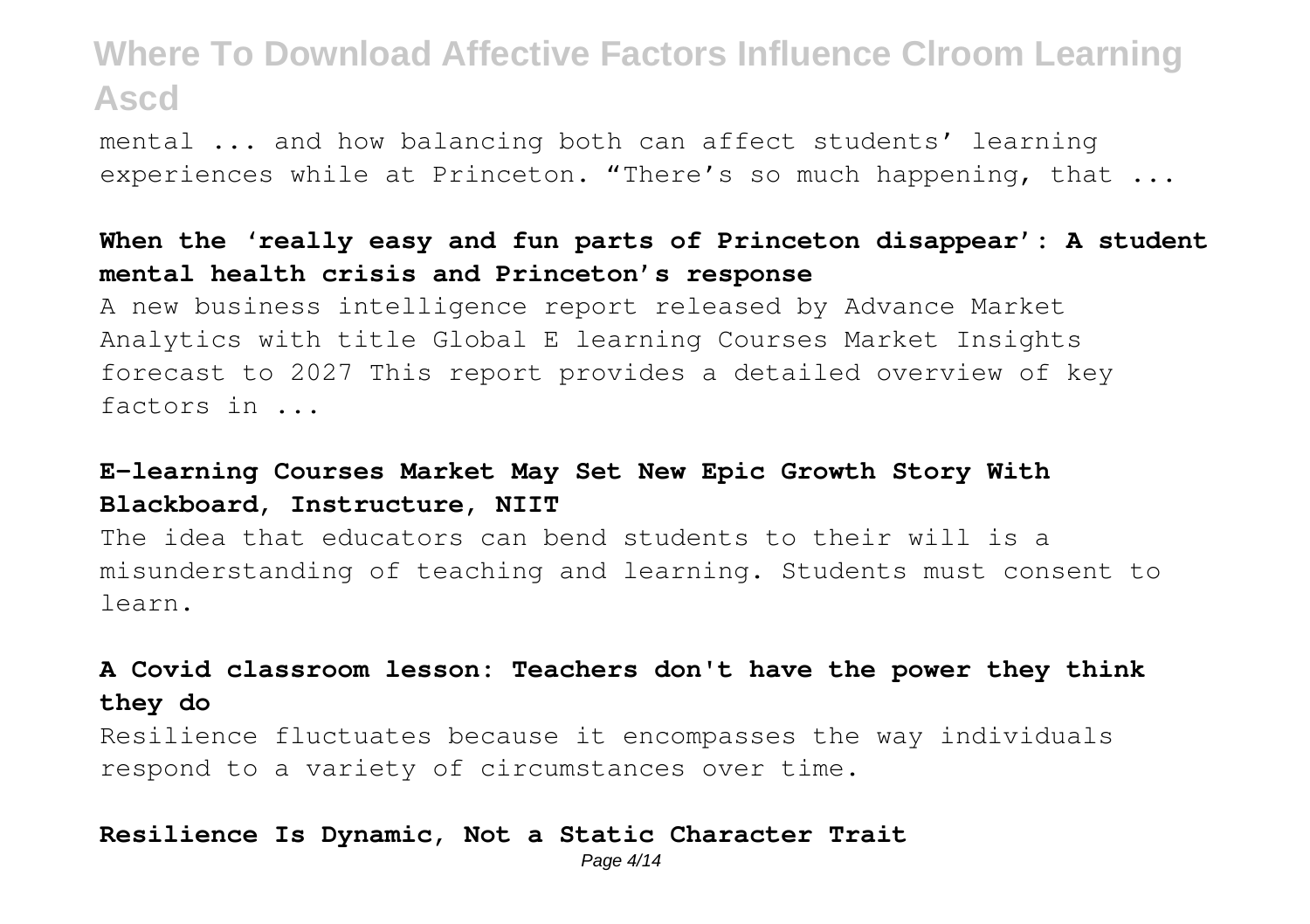Because learning occurs in many different ways, there are a wide variety of factors that can influence how and what you learn. Learning how to learn is a skill that requires insight, awareness ...

#### **Psychology Today**

As the United States recovers from the COVID-19 pandemic and schools return to in-person learning in the fall, it is key that educators learn from the successes of the past year and avoid making the ...

#### **Remote Learning and School Reopenings: What Worked and What Didn't**

Influences occurring outside the classroom that significantly interact with ... which fall under Bloom's Affective Domain. Global Learning Faculty Development at Purdue University provides faculty, ...

#### **Global Learning Faculty and Student Development**

By suddenly shuttering in-person education and forcing classes online, the COVID-19 pandemic threw the costs of education's digitization into stark relief, from the standpoint o ...

#### **The Costs of Digitizing Education**

The virtual classroom is defined as an electronic learning environment in ... Different micro and macro-economic factors that are expected to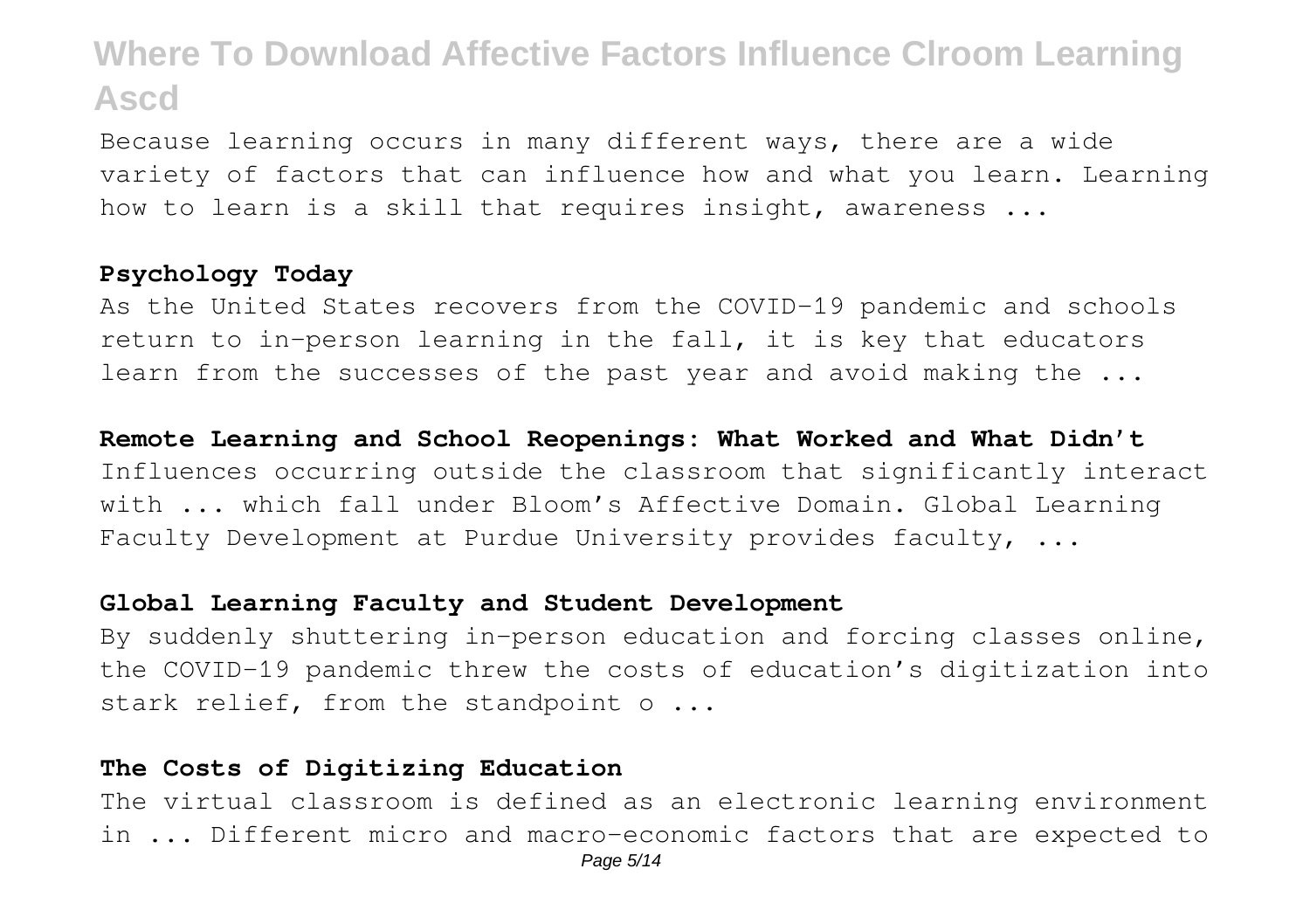influence the growth of the Global Virtual Classroom ...

## **Global Virtual Classroom Market Industry Development Factors and Growth Forecast by 2027**

School districts last summer set in motion strategies to head off anticipated learning loss due to COVID-19. Groundwork started over a year ago is now shaping the way local districts offer summer ...

## **COVID-19 had some influence over summer school offerings in the Midstate**

According to the recent market report by IMARC Group, the global gamebased learning market size reached US\$ 5.8 Billion in 2020. Looking forward, the market expects to exhibit strong growth during ...

### **Game-Based Learning Market 2021-26: Industry Trends, Size, Share, Analysis and Forecast**

"We'll do what's right by students and get the job done. We'll make smart, resilient and contributing members of society," Fischer said.

## **STAAR results mixed as Waco schools look toward new resources for coming year**

Research has found that learning environments play a crucial role in Page 6/14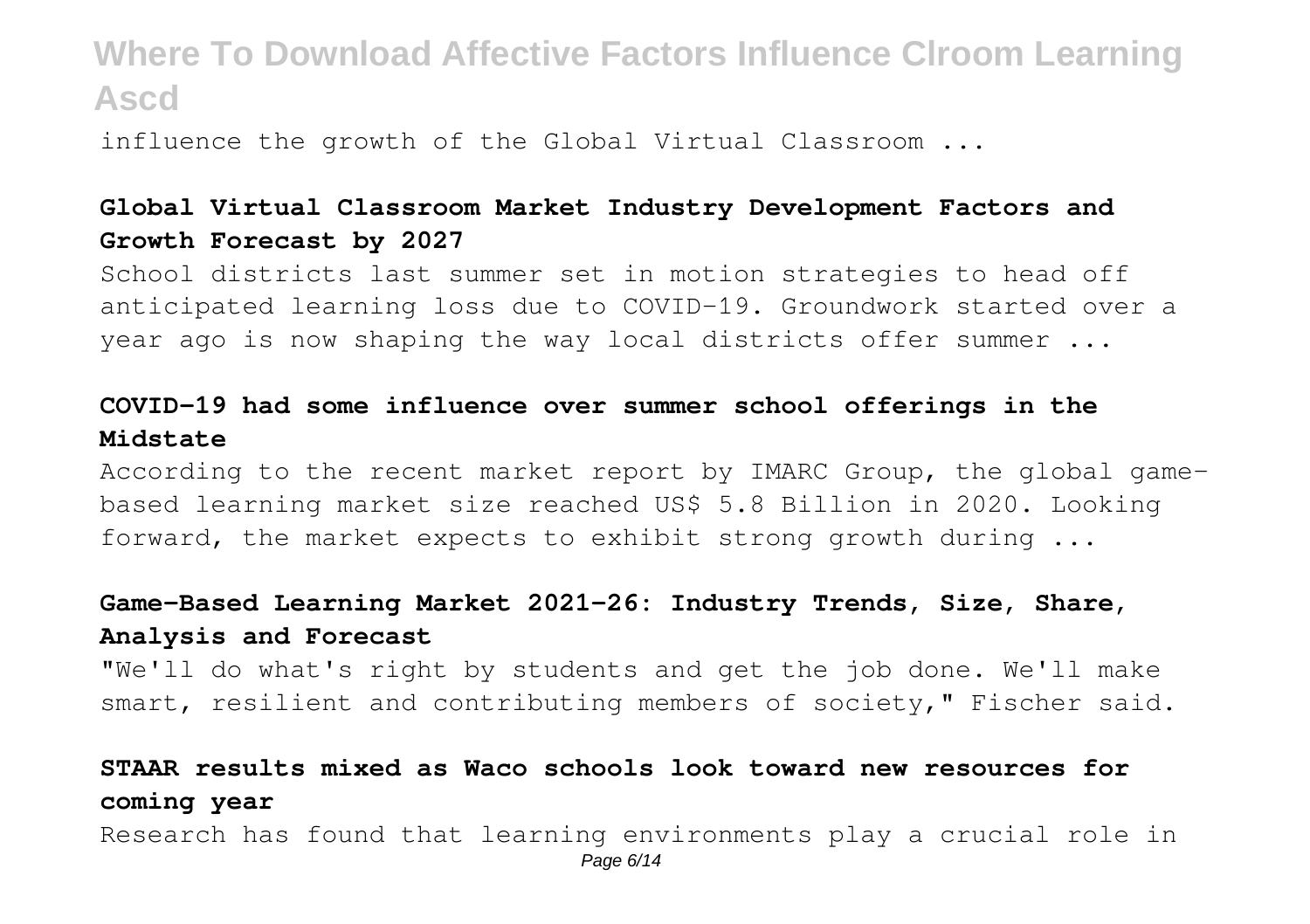student success. Several factors can affect learning ability ... of the fact that a positive classroom environment helps ...

**Rejiging A'Ibom economy: The Udom Emmanuel inter-ministerial model (2)** In addition to innovative collaboration and lesson creation tools, MimioConnect® Blended Learning Platform provides teachers with: classroom ... review other factors that may affect its future ...

Educational psychology and educational practice is dominated by behavioristic and cognitive approaches. This reader brings together new research results which underline the important role of emotion in learning. Anxiety, joy, pride, boredom of the learner influences the learning outcome. Research teams from Europe and the U.S.A. present their results.

Self-Esteem and Foreign Language Learning deals with a topic which has been given surprisingly little attention in Second and Foreign Language Acquisition studies. Although there are several studies dealing with general education, this volume addresses the need to take self-esteem into consideration in the language classroom and adopts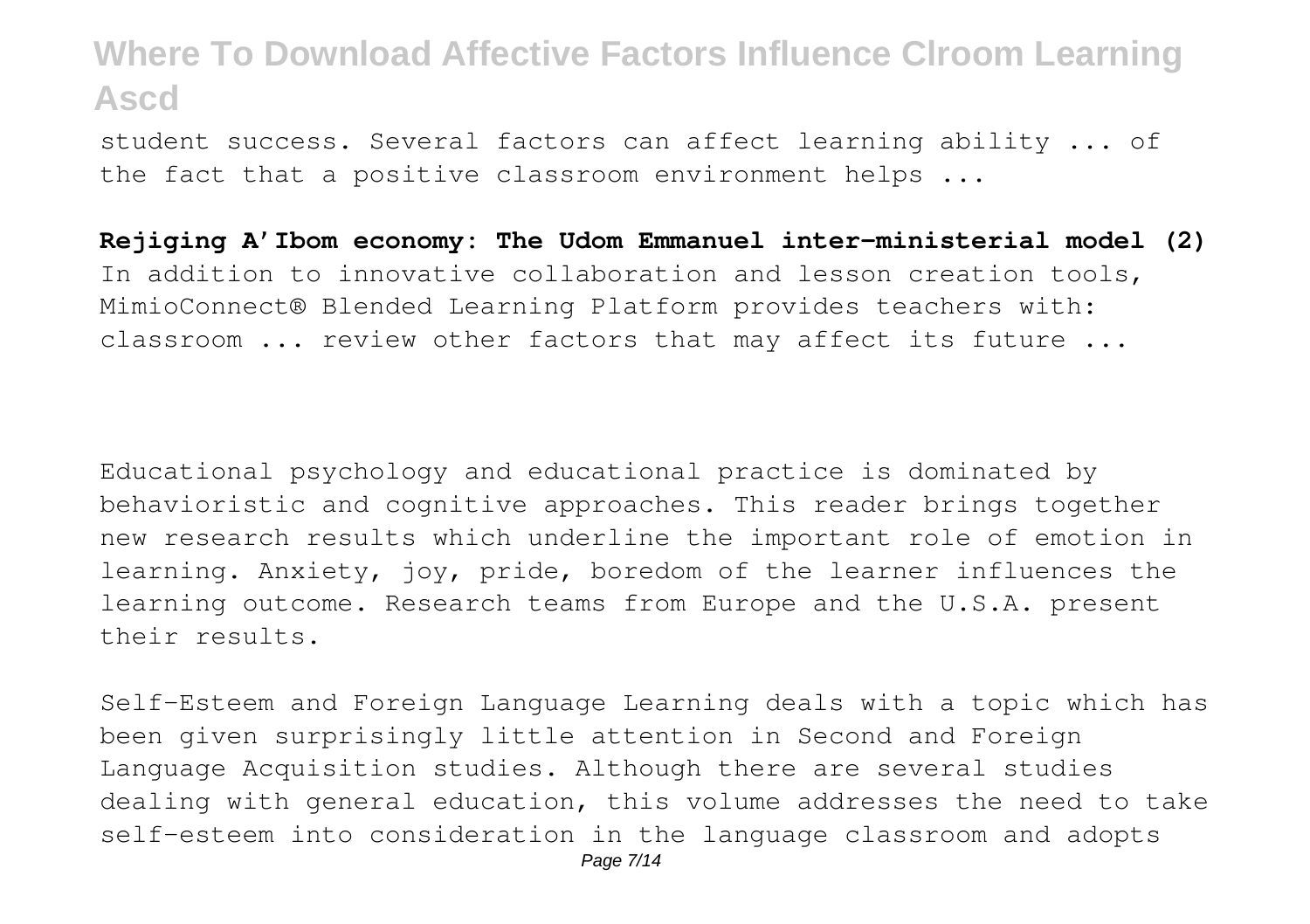both theoretical/research and practical perspectives, with the hope of being useful for both researchers and practitioners. The book is organized into three main parts. Part I serves as an introduction to self-esteem. Part II reports on the existing literature about the theory and research dealing with self-esteem and foreign language learning, and Part III includes procedures for implementation and activities for classroom applications. Self-Esteem and Foreign Language Learning is edited by Fernando Rubio (PhD.), a researcher and teacher at the University of Huelva in Spain. Most of the chapters have been written by members of the research group "Affective factors in language learning", which has also published a book on Multiple Intelligences and the teaching of English (Dr. Jane Arnold, Dr. Carmen Fonseca, etc.). There are two outside contributions: one is by Andrew Wright, author of numerous publications for language teachers, and the other by Veronica de Andrés, teacher trainer from the University of El Salvador (Argentina) and member of the executive board of the International Council for Self-Esteem. Dr. Elaine Horwitz of the University of Texas has contributed a preface.

There are many reasons to be curious about the way people learn, and the past several decades have seen an explosion of research that has important implications for individual learning, schooling, workforce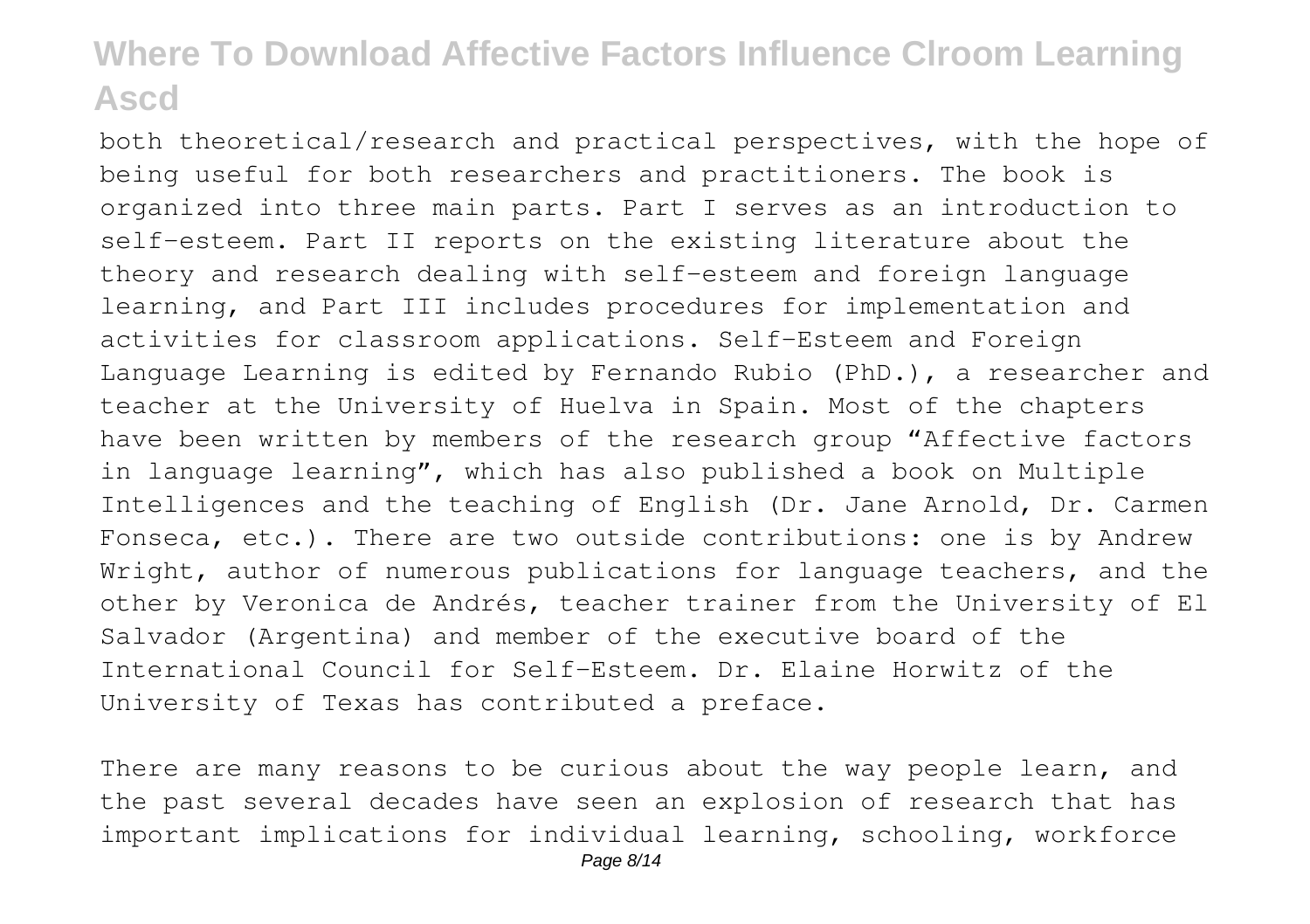training, and policy. In 2000, How People Learn: Brain, Mind, Experience, and School: Expanded Edition was published and its influence has been wide and deep. The report summarized insights on the nature of learning in school-aged children; described principles for the design of effective learning environments; and provided examples of how that could be implemented in the classroom. Since then, researchers have continued to investigate the nature of learning and have generated new findings related to the neurological processes involved in learning, individual and cultural variability related to learning, and educational technologies. In addition to expanding scientific understanding of the mechanisms of learning and how the brain adapts throughout the lifespan, there have been important discoveries about influences on learning, particularly sociocultural factors and the structure of learning environments. How People Learn II: Learners, Contexts, and Cultures provides a much-needed update incorporating insights gained from this research over the past decade. The book expands on the foundation laid out in the 2000 report and takes an in-depth look at the constellation of influences that affect individual learning. How People Learn II will become an indispensable resource to understand learning throughout the lifespan for educators of students and adults.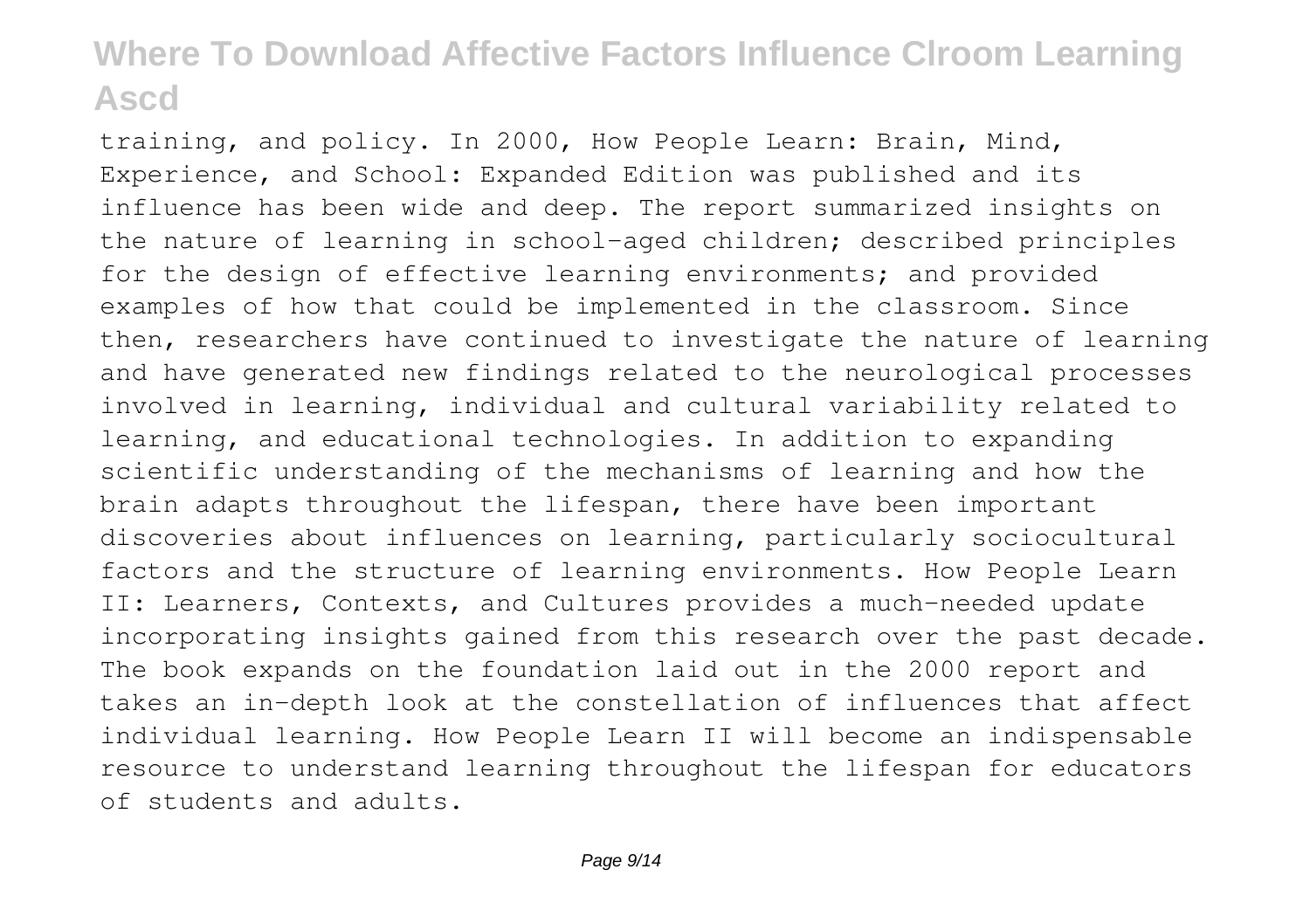This book brings together the lessons of research on both the nature of learning and different educational applications, and it summarises these as seven key concluding principles.

Language Education and Emotions presents innovative, empirical research into the influence of emotions and affective factors in language education, both in L1 and in foreign language education. It offers a comprehensive overview of studies authored and co-authored by researchers from all over the world. The volume opens and ends with "backbone" contributions by two of the discipline's most reputed scholars: Jane Arnold (Spain) and Jean-Marc Dewaele (United Kingdom). This book broadens our understanding of emotions, including well-known concepts such as foreign language anxiety as well as addressing the emotions that have only recently received scientific attention, driven by the positive psychology movement. Chapters explore emotions from the perspective of the language learner and the language teacher, and in relation to educational processes. A number of contributions deal with traditional, school-based contexts, whereas others study new settings of foreign language education such as migration. The book paints a picture of the broad scale of approaches used to study this topic and offers new and relevant insights for the field of language education and emotions. This book will be of great interest to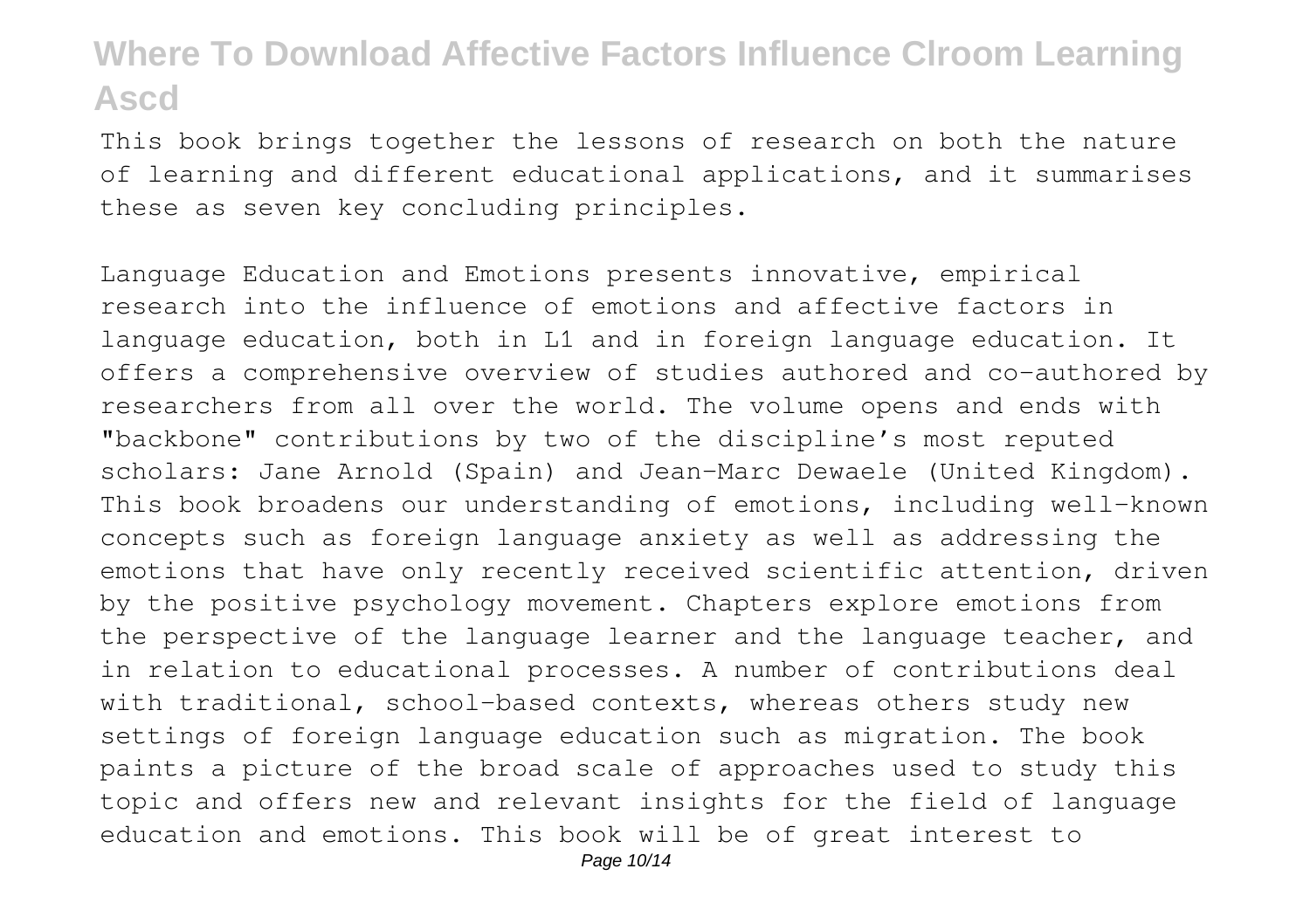academics, researchers and postgraduate students in the field of language education, psycholinguistics, sociolinguistics, and applied linguistics.

A book that develops an understanding of practices at the very centre of language education - the classroom. It is written for postgraduate students in Applied Linguistics and Education, and practitioners, whether in TESOL or other language teaching, In Part 1 the author explores key concepts in unpacking the complexity of classroom life. In Part 2 existing research and practice are examined through a series of research case studies. Part 3 provides a template for research activity and suggestions for projects and methodologies, and Part 4 collects resources for readers keen to follow up the themes developed in the book.

The affective domain and the emotional factors which influence language learning have been of interest in the field of language teaching for a number of years. By proposing a holistic approach to the learning process, this volume takes the position that the language learning experience will be much more effective when both affect and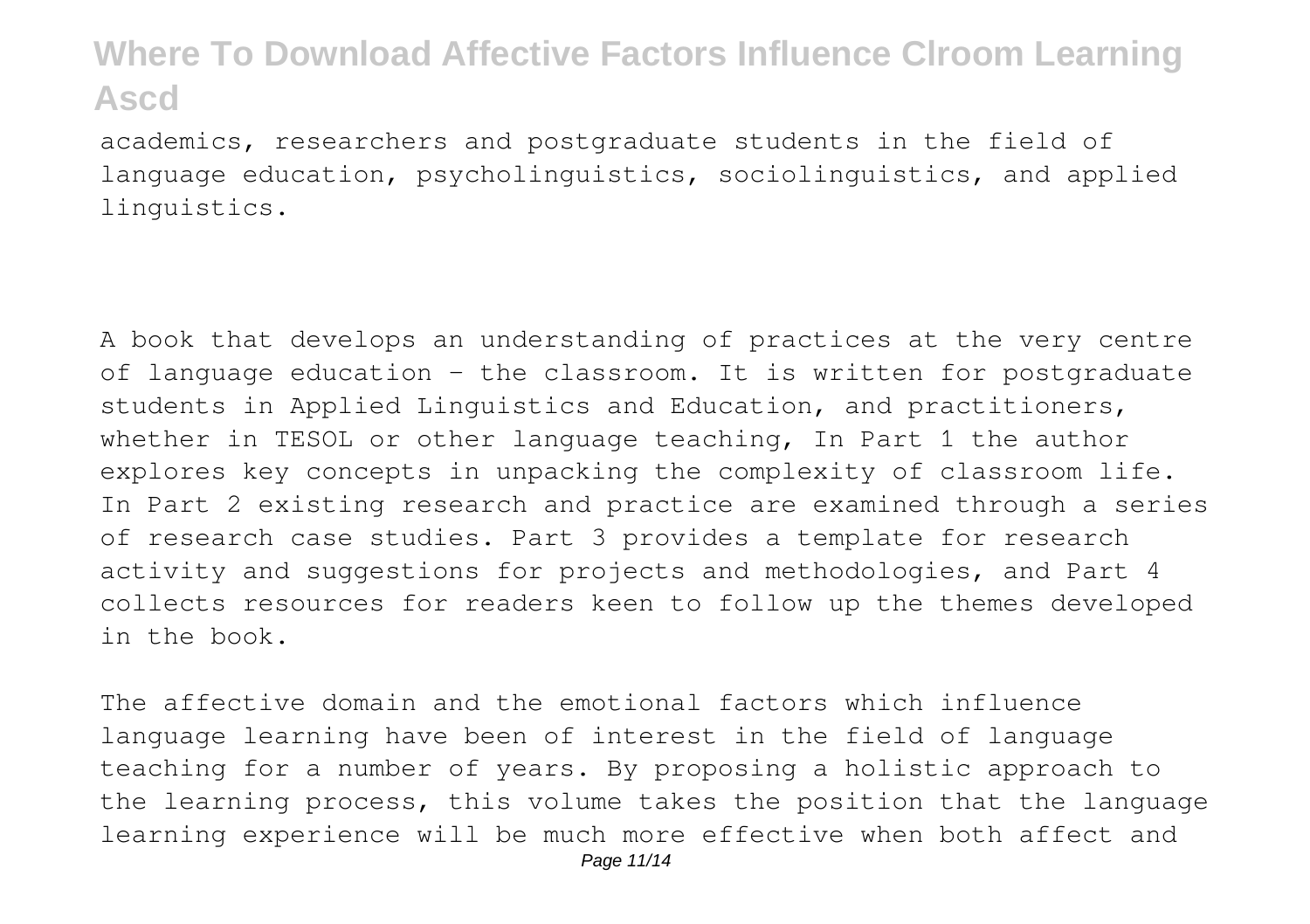cognition are considered. The eighteen chapters discuss issues such as memory, anxiety, self-esteem, facilitation, autonomy, classroom activities, and assessment from the perspective of affect. Affect in Language Learning will be of interest to teachers-in-preparation, teachers, teacher educators, curriculum designers, programme administrators and researchers and to those second language teaching professionals who wish to improve language teaching through a greater awareness of the role affect plays.

This collection brings together a series of empirical studies on topics surrounding classrooms of Chinese as a second language (L2) by drawing on a range of theoretical frameworks, methodological strategies, and pedagogical perspectives. Over the past two decades, research on classroom-based second language acquisition (SLA) has emerged and expanded as one of the most important sub-domains in the general field of SLA. In Chinese SLA, however, scarce attention has been devoted to this line of research. With chapters written by scholars in the field of SLA—many of whom are experienced in classroom teaching, teacher education, or program administration in Chinese as a second language—this book helps disentangle the complicated relationships among linguistic targets, pedagogical conditions, assessment tools, learner individual differences, and teacher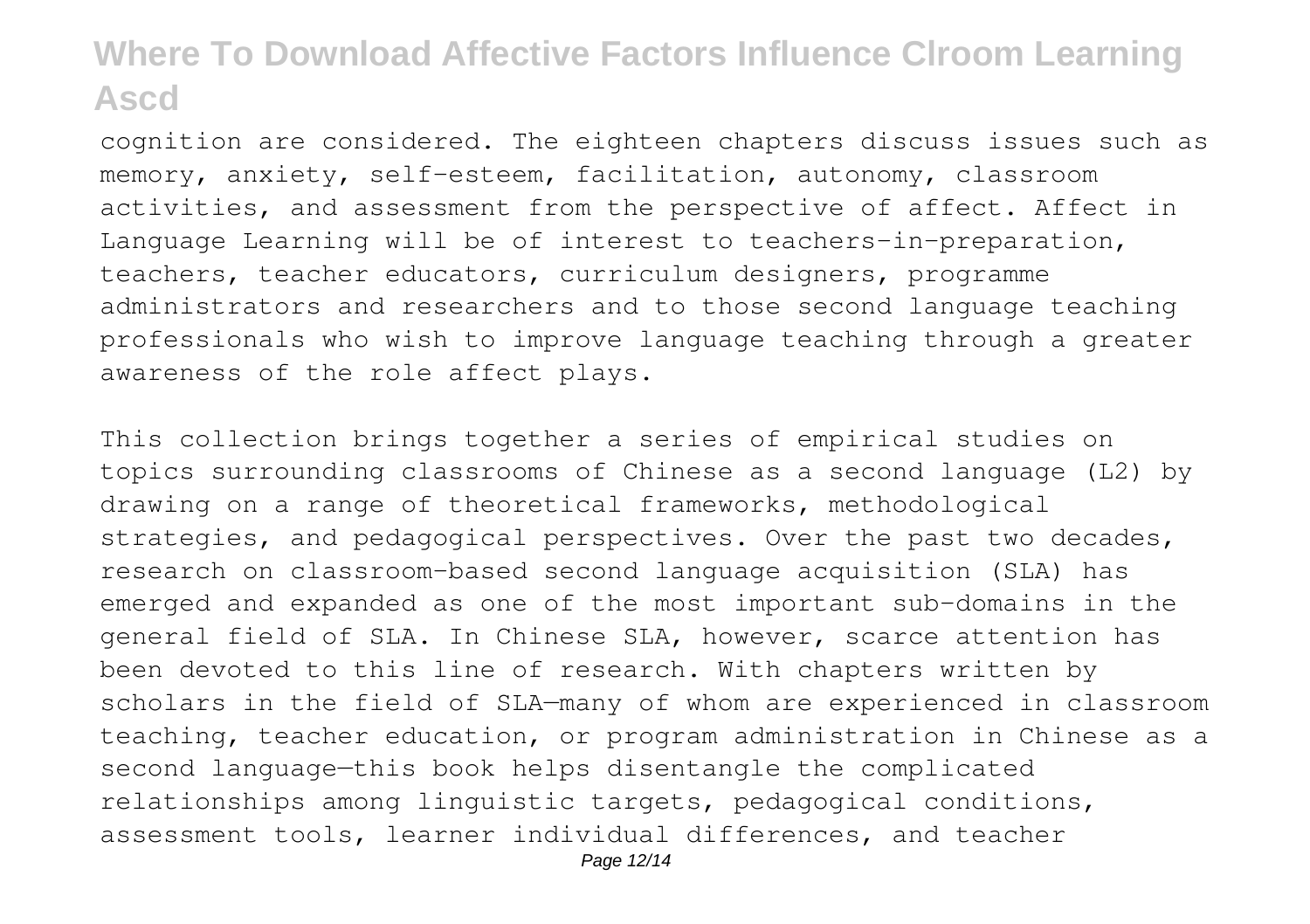variables that exist in the so-called "black-box" classrooms of L2 Chinese.

First released in the Spring of 1999, How People Learn has been expanded to show how the theories and insights from the original book can translate into actions and practice, now making a real connection between classroom activities and learning behavior. This edition includes far-reaching suggestions for research that could increase the impact that classroom teaching has on actual learning. Like the original edition, this book offers exciting new research about the mind and the brain that provides answers to a number of compelling questions. When do infants begin to learn? How do experts learn and how is this different from non-experts? What can teachers and schools do-with curricula, classroom settings, and teaching methods--to help children learn most effectively? New evidence from many branches of science has significantly added to our understanding of what it means to know, from the neural processes that occur during learning to the influence of culture on what people see and absorb. How People Learn examines these findings and their implications for what we teach, how we teach it, and how we assess what our children learn. The book uses exemplary teaching to illustrate how approaches based on what we now know result in in-depth learning. This new knowledge calls into